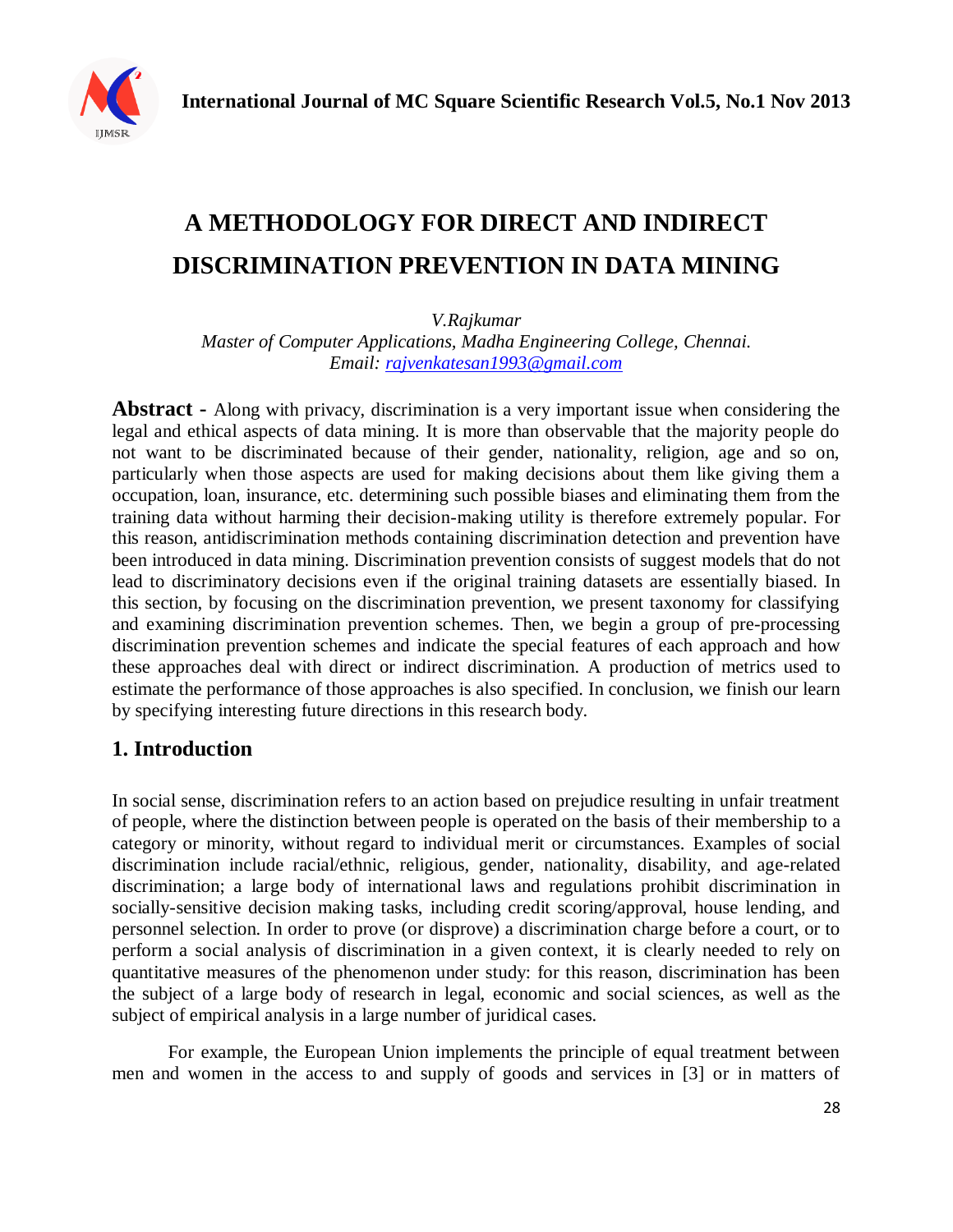

employment and occupation in [4]. Although there are some laws against discrimination, each and every one are reactive, not positive. Technology can include proactivity to legislation by contributing discrimination discovery and prevention techniques.

Services in the information society allow for automatic and routine collection of large amounts of data. Those data are often used to train association/classification rules in view of production automated decisions, similar to loan granting/denial, insurance premium computation, personnel selection, etc. At initial prospect, automating decisions may provide a sense of fairness: classification rules do not guide themselves by personal preferences. Though, at an earlier seem, one realizes that classification rules are actually learned by the system (e.g., loan granting) from the training data. If the training data are essentially biased for or against a particular community (e.g., foreigners), the learned model may show a discriminatory biased activities. In additional terms, the scheme may assume that just being foreign is a legitimate reason for loan denial. Discovering such potential biases and eliminating them from the training data without harming their decision making utility is therefore highly desirable. One must prevent data mining from becoming itself a source of discrimination, owing to data mining responsibilities producing discriminatory models from biased data sets as part of the automated decision making. In [12], it is demonstrated that data mining can be both a source of discrimination and a means for discovering discrimination.

Discrimination can be either direct or indirect (also called systematic). Direct discrimination consists of rules or procedures that explicitly mention minority or disadvantaged groups based on sensitive discriminatory attributes related to group membership. Indirect discrimination consists of rules or methods that, while not explicitly point out discriminatory aspects, purposely or unintentionally could generate discriminatory decisions. Redlining by financial institutions (refusing to grant mortgages or insurances in urban areas they consider as deteriorating) is an archetypal example of indirect discrimination, although certainly not the only one. With a slight abuse of language for the sake of compactness, in this paper indirect discrimination will also be referred to as redlining and rules causing indirect discrimination will be called redlining policies. Indirect discrimination could occur since of the accessibility of some background knowledge (rules), for example, that a certain zip code corresponds to a deteriorating area or an area with mostly black population. The surroundings information might be available from publicly available data (e.g., census data) or might be obtained from the original data set itself because of the existence of nondiscriminatory attributes that are highly correlated with the sensitive ones in the original data set.

### **2. Related Work**

The discovery of discriminatory decisions was first proposed by Pedreschi et al. [12], [15]. The approach is based on mining classification rules (the inductive part) and reasoning on them (the deductive part) on the basis of quantitative measures of discrimination that formalize legal definitions of discrimination. For instance, the US Equal Pay Act [18] states that: a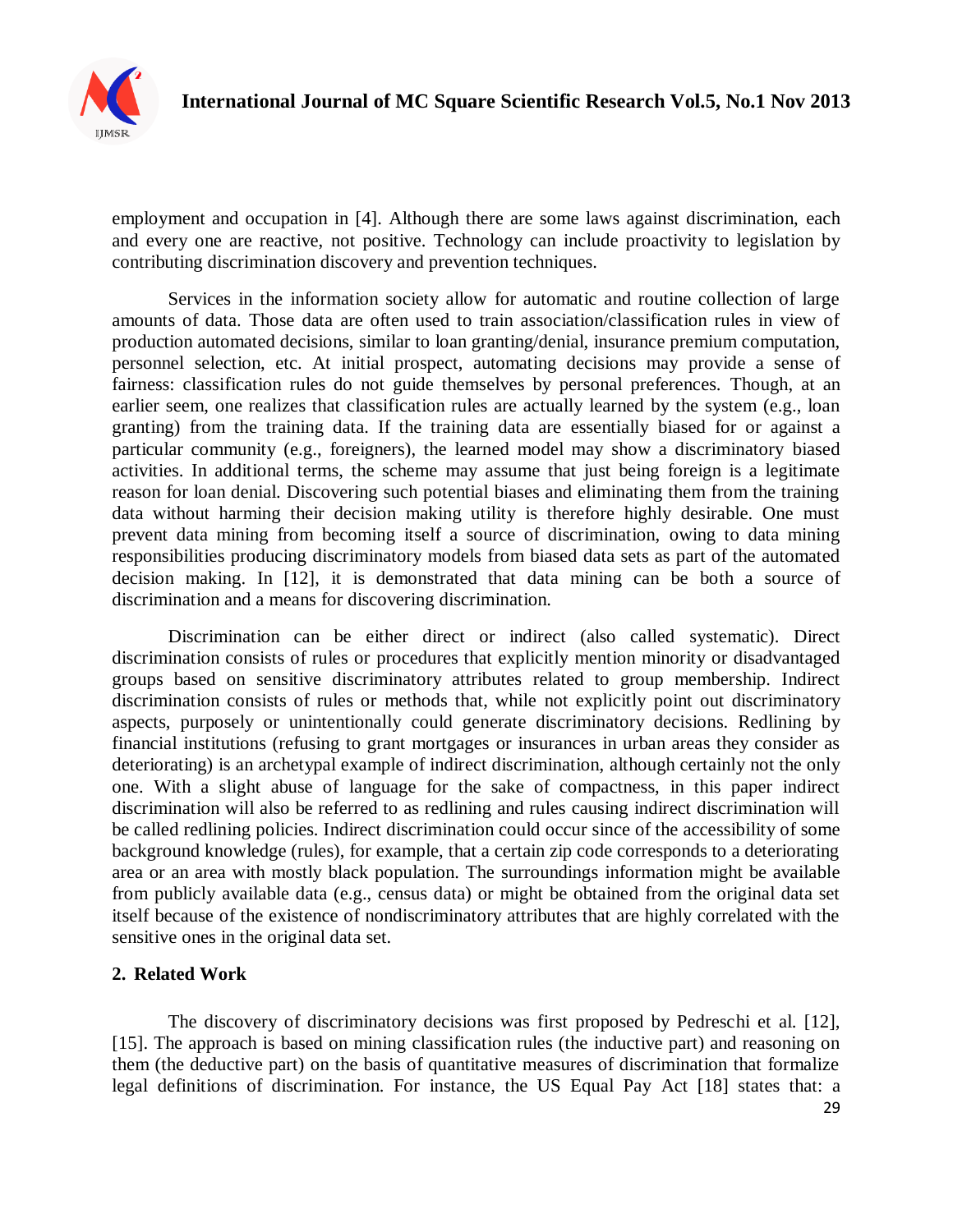

selection rate for any competition, gender, or national group which is less than four-fifths of the rate for the group with the highest rate will generally be considered as evidence of difficult conflict. This evolution has been absolute to include statistical importance of the extracted patterns of discrimination in [13] and to reason about affirmative action and favoritism [14]. Moreover it has been implemented as an Oracle-based tool in [16]. Current discrimination discovery methods consider each rule individually for measuring discrimination without considering other rules or the relation between them. However, in this paper we also take into account the relation between rules for discrimination discovery, based on the existence or nonexistence of discriminatory attributes. Discrimination prevention, the other major anti discrimination aim in data mining, consists of inducing patterns that do not lead to discriminatory decisions even if the original training data sets are biased. Three approaches are conceivable:

#### **Preprocessing:**

Preprocessing approaches of data sanitization and hierarchy-based generalization from the privacy-preserving literature. Along this line, adopts a controlled distortion of the training set. Transform the source data in such a way that the discriminatory biases contained in the original data are removed so that no unfair decision rule can be mined from the transformed data and apply any of the standard data mining algorithms. The preprocessing approach is useful for applications in which a data set should be published and/or in which data mining needs to be performed also by external parties (and not just by the data holder).

#### **In-processing:**

Change the data mining algorithms in such a way that the resulting models do not contain unfair decision rules. For example, an alternative approach to cleaning the discrimination from the original data set is proposed in [2] whereby the nondiscriminatory constraint is embedded into a decision tree learner by changing its splitting criterion and pruning strategy through a novel leaf relabeling approach. But, it is observable that in-processing discrimination prevention methods must rely on new special-purpose data mining algorithms; standard data mining algorithms cannot be used.

#### **Post-processing**

Modify the resulting data mining models, instead of cleaning the original data set or changing the data mining algorithms. For example, in [13], a confidence-altering approach is proposed for classification rules inferred by the CPAR algorithm. The post-processing approach does not allow the data set to be published: only the modified data mining models can be published (knowledge publishing), hence data mining can be performed by the data holder only.

Although some methods have already been proposed for each of the above-mentioned approaches (preprocessing, in-processing, post-processing), discrimination preclusion continues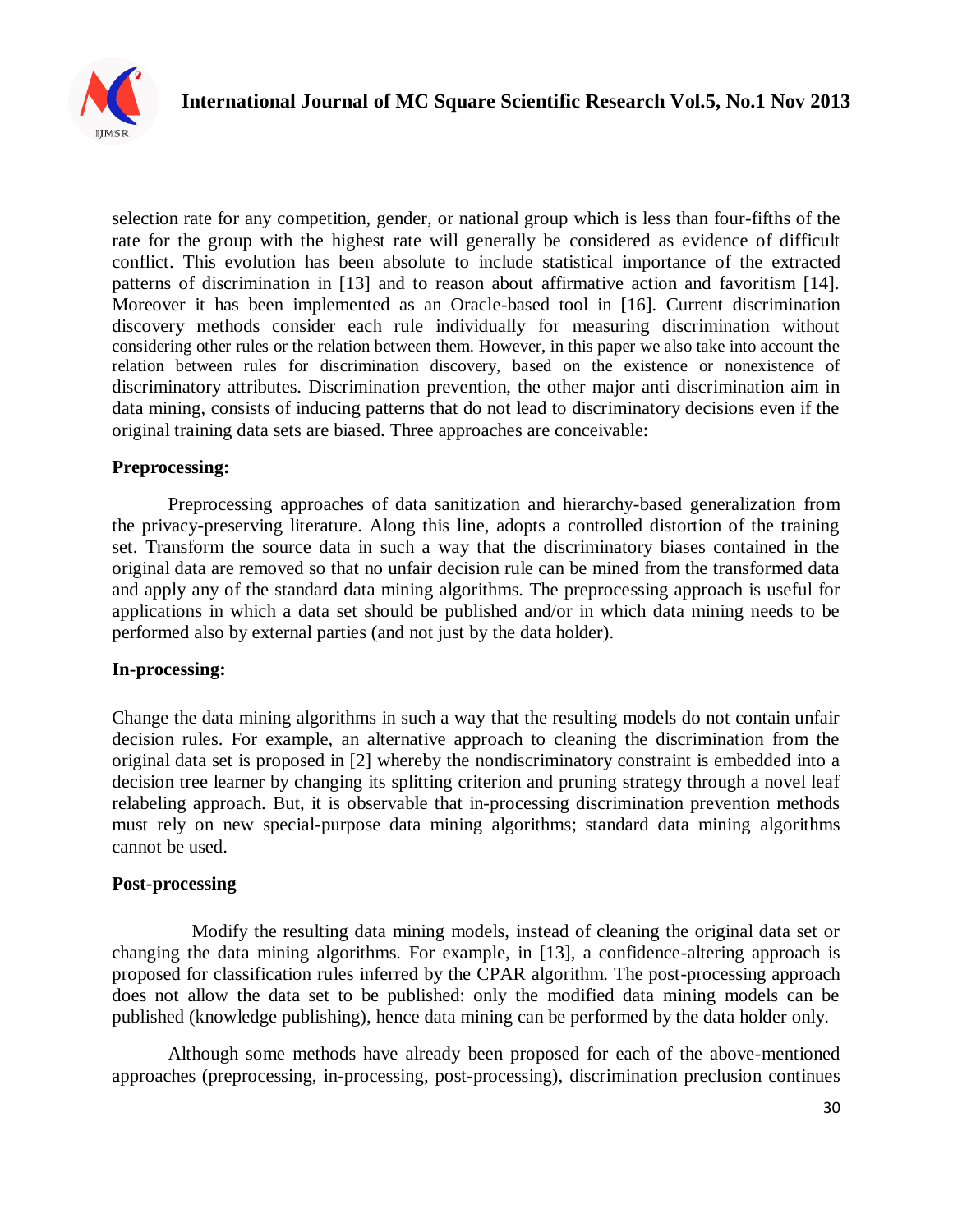

a mostly unexplored research avenue. In this paper, we concentrate on discrimination prevention based on preprocessing, because the preprocessing approach seems the most flexible one: it does not require changing the standard data mining algorithms, unlike the in-processing approach, and it allows data publishing (rather than just knowledge was publishing), unlike the post-processing approach.

## **3. Prevention of Direct And Indirect Discrimination**

We present our approach, including the data transformation methods that can be used for direct and/or indirect discrimination prevention. For each method, its algorithm and its computational cost are specified. Direct and indirect discrimination prevention can be described in terms of two phases:

### **Discrimination measurement**

Direct and indirect discrimination discovery includes identifying α-discriminatory rules and redlining rules. To this end, first, based on predetermined discriminatory items in DB, frequent classification rules in FR are divided in two groups: PD and PND rules. Second, direct discrimination is measured by identifying α-discriminatory rules among the PD rules using a direct discrimination measure (elift) and a discriminatory threshold  $(\alpha)$ . Third, indirect discrimination is measured by identifying redlining rules among the PND rules combined with background knowledge, using an indirect discriminatory measure (elb), and a discriminatory threshold (α). Let MR be the database of direct α-discriminatory rules obtained with the above process. In addition, let RR be the database of redlining rules and their respective indirect αdiscriminatory rules obtained with the above process.

### **Data transformation**

Transform the original data DB in such a way to remove direct and/or indirect discriminatory partialities, with lowest collision on the data and on genuine decision policy, so that no unfair decision rule can be mined from the transformed data. In the following sections, we present the data transformation methods that can be used for this purpose.

### **Direct Discrimination of Data Transformation**

The proposed solution to prevent direct discrimination is based on the fact that the data set of decision rules would be free of direct discrimination if it only contained PD rules that are αprotective or are instances of at least one non-redlining PND rule. Therefore, a suitable data transformation with minimum information loss should be applied in such a way that each αdiscriminatory rule either becomes α-protective or an instance of a non-redlining PND rule. We call the first procedure direct rule protection (DRP) and the second one rule generalization.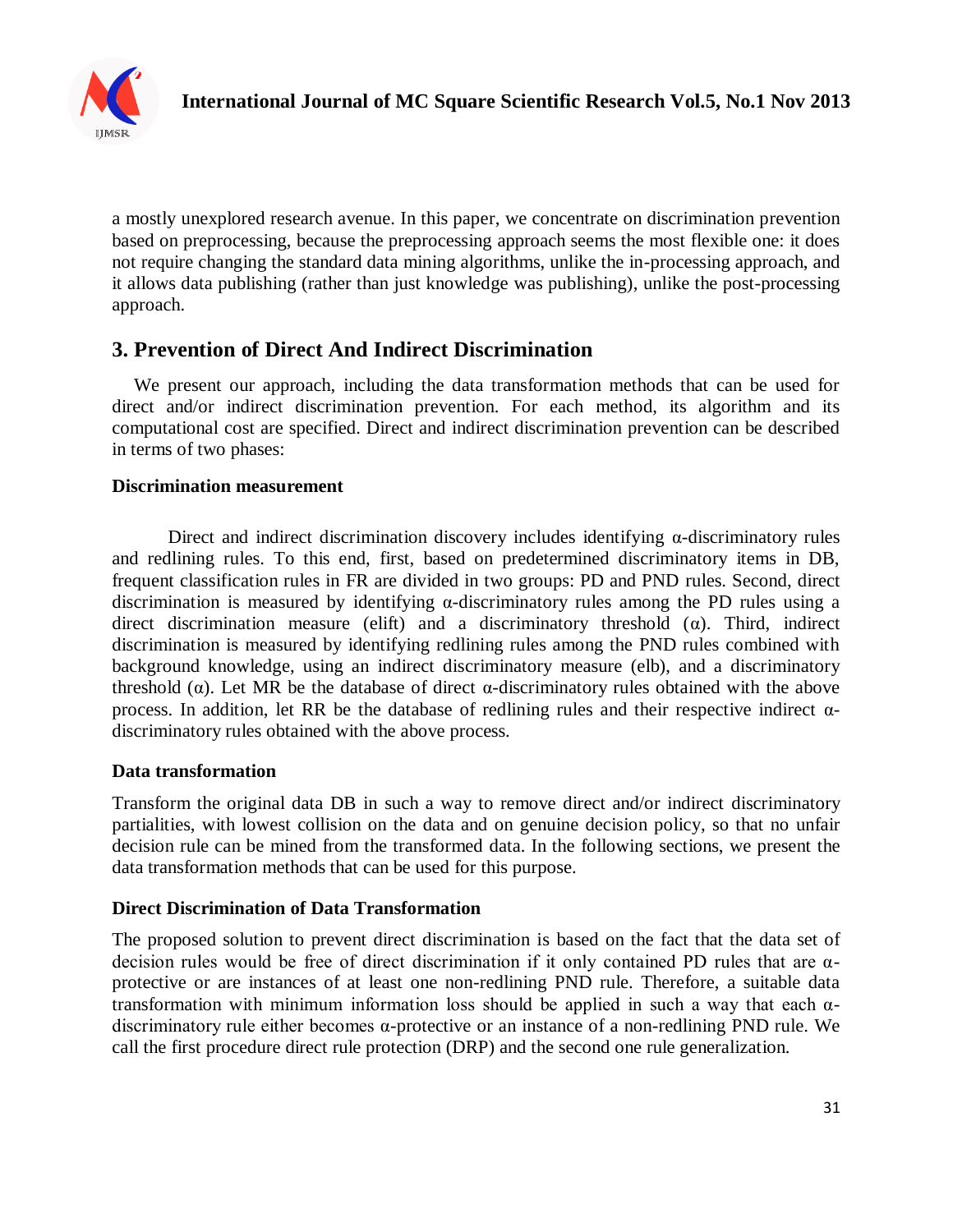

## **Direct Rule Protection**

There are two methods that could be applied for direct rule protection. One method (Method 1) changes the discriminatory item set in some records (e.g., gender changed from male to female in the records with granted credits) and the other method (Method 2) changes the class item in some records (e.g., from grant credit to deny credit in the records with male gender). Similar data transformation methods could be applied to obtain direct rule protection with respect to other measures (i.e., slift and olift).

### **4. Rule Generalization**

Rule generalization is an additional data revolution method for direct discrimination prevention.

**Case 1:** In this case, r0 is a p-instance of r for  $p \ge 0.8$  and no transformation is required.

Case 2: In this case, the PND rule rb in Dpn should be selected which requires the minimum data transformation. A smaller difference between the values of the two sides for each r in Dpn indicates a smaller required data transformation. In this case, the α-discriminatory rule is transformed by rule generalization.

**Case 3:** No rule in Dpn satisfies. In this case, rule generalization is not possible and direct rule protection should be performed.

For the α-discriminatory rules to which rule generalization can be concerned, it is feasible that rule protection can be achieved with a smaller data transformation. For these rules the algorithm should select the approach with minimum transformation.

### **Indirect Discrimination of Data Transformation:**

The proposed solution to prevent indirect discrimination is based on the fact that the data set of decision rules would be free of indirect discrimination if it contained no redlining policy. To accomplish this, a appropriate data transformation with minimum information loss should be applied in such a way that redlining rules are converted to non-redlining rules. We call this procedure indirect rule protection (IRP).

### **Indirect Rule Protection**

There are two methods that could be applied for indirect rule protection. One method (Method 1) changes the discriminatory item set in some records (e.g., from non-foreign worker to foreign worker in the records of hired people in NYC city with Zip 6¼ 10451) and the other method (Method 2) changes the class item in some records (e.g., from "Hire yes" to "Hire no" in the records of non-foreign worker of people in NYC city with Zip 6¼ 10451).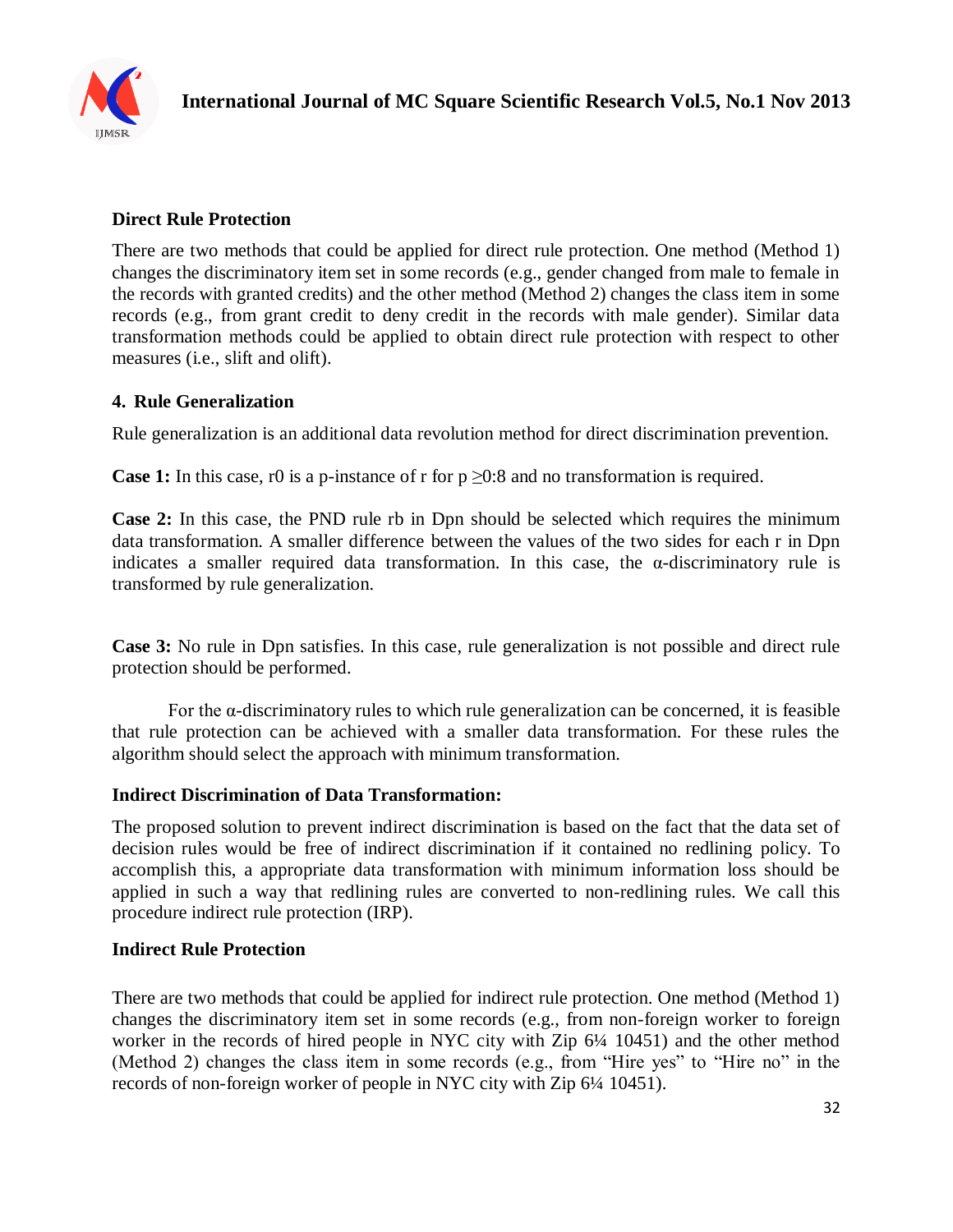

#### **Both Direct and Indirect Discrimination of Data Transformation**

We deal here with the key problem of transforming data with minimum information loss to prevent at the same time both direct and indirect discrimination. We will give a preprocessing solution to simultaneous direct and indirect discrimination prevention. First, we explain when direct and indirect discrimination could simultaneously occur. This depends on whether the original data set (DB) contains discriminatory item sets or not. To provide both direct rule protection (DRP) and indirect rule protection (IRP) at the same time, an important point is the relation between the data transformation methods. Any data transformation to eliminate direct αdiscriminatory rules should not produce new redlining rules or prevent the existing ones from being removed. Also any data transformation to eliminate redlining rules should not produce new direct  $α$ -discriminatory rules or prevent the existing ones from being removed.

### **5. Prevention Algorithms for Direct Discrimination**

We start with direct rule protection. Algorithm 1 details Method 1 for DRP. For each direct  $\alpha$ discriminatory rule r΄ in MR, after finding the subset DBc, records in DBc should be changed until the direct rule protection requirement is met for each respective rule.

### **Algorithm 1**. **Direct Rule Protection and Rule Generalization**

```
1: Inputs: \mathcal{DB}, \mathcal{FR}, \mathcal{TR}, p \geq 0.8, \alpha, DI_s2: Output: DB' (transformed data set)
 3: for each r' : A, B \to C \in T \mathcal{R} do
 4: \mathcal{FR} \leftarrow \mathcal{FR} - \{r'\}5:
      if TR_{r'} = RG then
 6.
           // Rule Generalization
 7:
           \mathcal{DB}_c \leftarrow All records completely supporting
            A, B, \neg D \rightarrow CSteps 6-9 Algorithm 1
 \mathbf{R}while conf(r') > \frac{conf(r_b:D,B\rightarrow C)}{n} do
 9:10:Select first record in \mathcal{DB}_cModify class item of db_c from C to \neg C in \mathcal{DB}11:12:Recompute conf(r')13:end while
14:end if
15:if TR_{r'} = DRP then
16:// Direct Rule Protection
17<sup>°</sup>Steps 5-14 Algorithm 1 or Steps 4-9 Algorithm 2
18:end if
19: end for
20: Output: DB' = DB
```
Algorithm 1 takes as input TR, it containing all  $r \in MR$  and their respective TRr' and rb. For each  $\alpha$ -discriminatory rule r' in T R, if TRr' shows that rule generalization should be performed, after determining the records that should be changed for impact minimization, these records should be changed until the rule generalization requirement is met.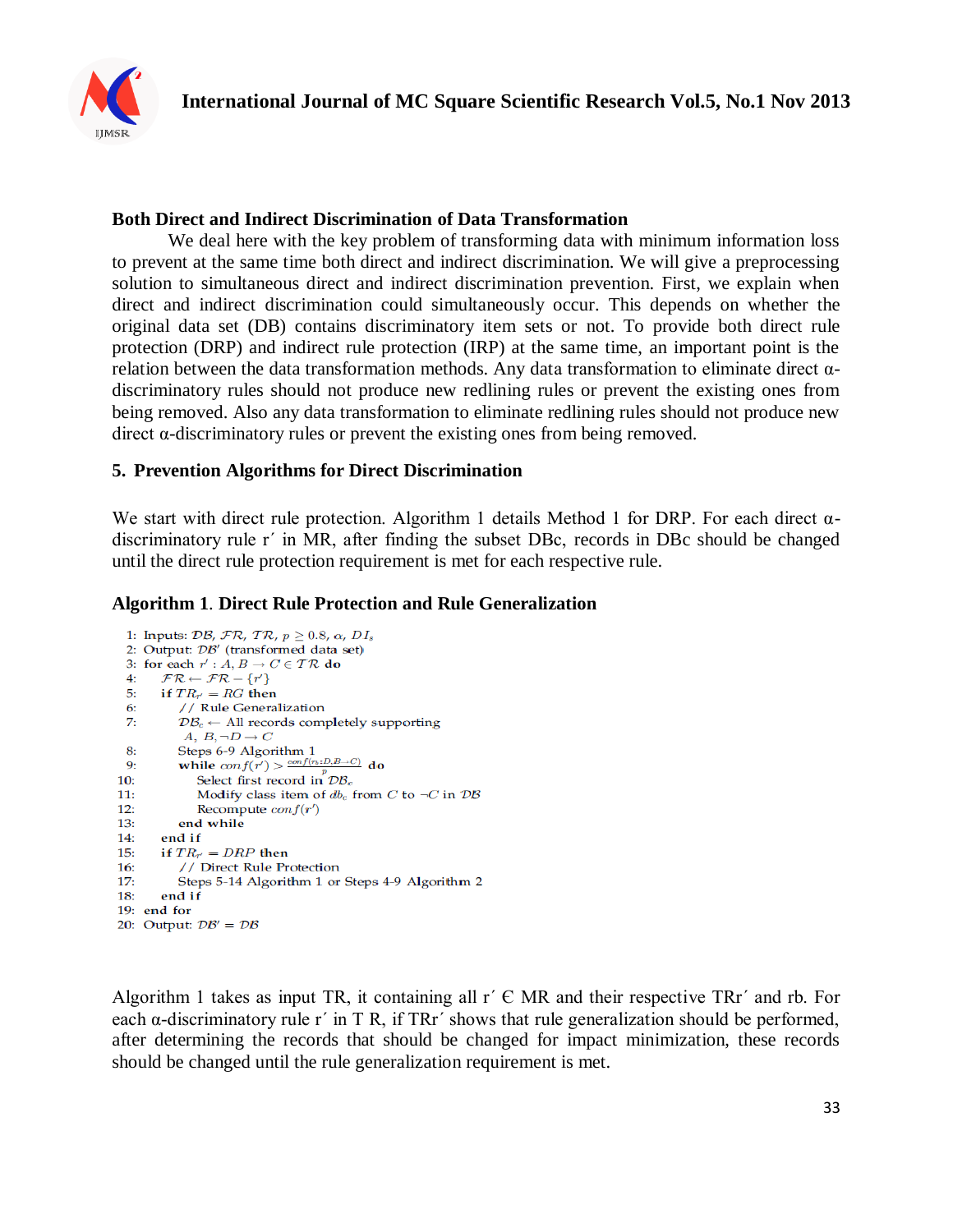

### **Prevention Algorithms for Indirect Discrimination**

A detailed algorithm implementing Method 2 for IRP is provided, from which an algorithm implementing Method 1 for IRP can be easily derived. For the sake of brevity and due to similarity with the previous algorithms.

### **Prevention Algorithms for Direct and Indirect Discrimination**

Algorithm 2 details our proposed data transformation method for simultaneous direct and indirect discrimination prevention. The algorithm starts with redlining rules. From each redlining rule (r: X C), more than one indirect  $\alpha$ - discriminatory rule (r': A, B C) might be generated because of two reasons: 1) existence of different ways to group the items in X into a context item set B and a nondiscriminatory item set D correlated to some discriminatory item set A; and 2) existence of more than one item in DIs. Hence, as shown in Algorithm, given a redlining rule r, proper data transformation should be conducted for all indirect α-discriminatory rules.

#### **Algorithm2. Direct and Indirect Discrimination Prevention:**

```
Inputs: DB, FR, RR, MR, \alpha, DI,<br>Output: DB' (transformed data set)<br>for each r : X \to C \in \mathcal{RR}, where D, B \subseteq X do
   b.
   3:4:\gamma = conf(r)<br>
for each r' : (A \subseteq DI_s), (B \subseteq X) \to C \in \mathcal{RR} do
   \overline{5}\beta_2 = conf(r_{b2} : X \rightarrow A)<br>\Delta_1 = supp(r_{b2} : X \rightarrow A)rac{6}{7}\Delta_1 = \sup_{\theta \in \Theta} (B \to C)<br>
\Delta_2 = \sup_{\theta \in \Theta} (B \to A)<br>
\beta_1 = \frac{\Delta_1}{\Delta_2} //conf(r<sub>b1</sub>: A, B \to D)<br>
Find \overline{D}B_c: all records in \overline{D}B that completely
   \mathbf{S}9:
10:
11:Find \mathcal{DB}_c: all records in L<br>support \neg A, B, \neg D \rightarrow \neg C<br>Steps 6-9 Algorithm 1<br>if r' \in \mathcal{MR} then
12:r' \in \mathcal{MR} then<br>
r' \in \mathcal{MR} then<br>
while (\delta \leq \frac{\beta_1(\beta_2 + \gamma - 1)}{\beta_2 \cdot \alpha}) and (\delta \leq \frac{\cos f(r')}{\alpha}) do<br>
Select first record db_c in \mathcal{DB}_c<br>
Modify the class item of db from \neg C to
13:14:15<sup>1</sup>Modify the class item of db_c from \neg C to C in
16:
                                    \overline{DB}17:Recompute \delta = \text{conf}(B \rightarrow C)18:
                             end while
19<sub>1</sub>29:else
                                                                                                                                                                    Step 12
                             se<br>while \delta \leq \frac{\beta_1(\beta_2 + \gamma - 1)}{\beta_2 \cdot \alpha} do<br>Steps 15-17 Algorithm 4
20:while (\delta \leq \frac{conf(r')}{a}) do
                                                                                                                                                 30:21:Steps 15-17 Algorithm 4
22:end while
                                                                                                                                                 31:23:end if
24-end for
                                                                                                                                                 32:end while
25: end for
26: for each r' : (A, B \rightarrow C) \in MR \setminus RR do
                                                                                                                                                 33: end for
                \delta = conf(B \rightarrow C)27:28:
               Find \mathcal{DB}_c all records in \mathcal{DB} that completely support
                                                                                                                                                34: Output: DB' = DB\neg A, B \rightarrow \neg C
```
# **6. Conclusions**

Along with privacy, discrimination is a very important issue when considering the legal and ethical aspects of data mining. It is other than observable that the majority people do not desire to be discriminated because of their gender, religious conviction, ethnic group, age, and so on, particularly when those aspects are used for making decisions about them like giving them a job, loan, insurance, etc. The purpose of this paper was to develop a new preprocessing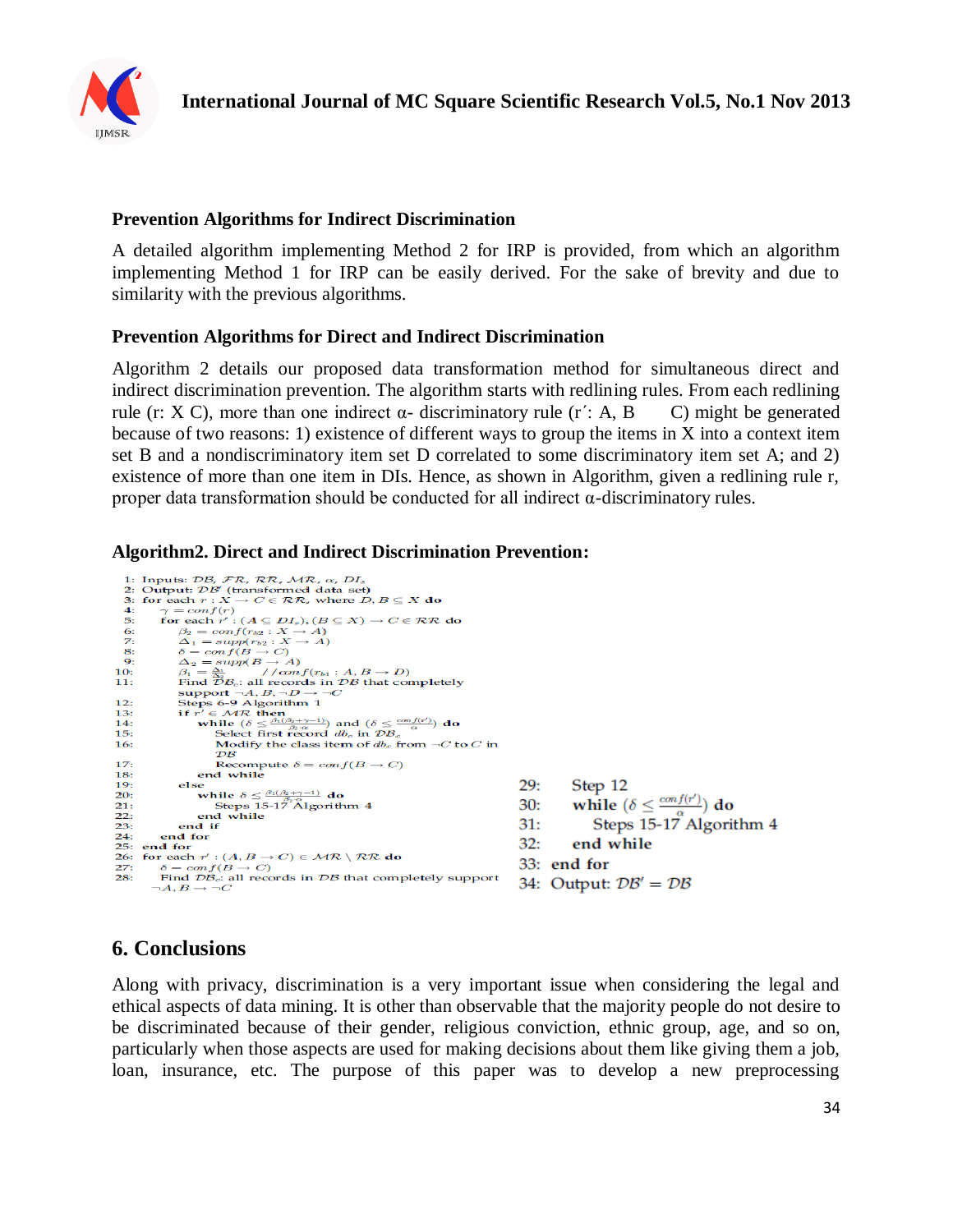

discrimination prevention methodology including different data transformation methods that can prevent direct discrimination, indirect discrimination or both of them at the same time. To attain this objective, the first step is to measure discrimination and identify categories and groups of individuals that have been directly and/or indirectly discriminated in the decision-making processes; the second step is to transform data in the proper way to remove all those discriminatory biases. Finally, discrimination- free data models can be produced from the transformed data set without seriously damaging data quality. The experimental results reported demonstrate that the proposed techniques are quite successful in both goals of removing discrimination and preserving data quality.

In future we extend the work by combining the other attributes. For example consider load granting application, the manager can reject the application based on their sensitive or nonsensitive attributes. So we introduce a new classification rule by means other than sensitive and non-sensitive attributes, we will add insurance policy details also. The proposed method mainly prevents the indirect discrimination process.

## **REFERENCES**

[1]. R. Agrawal and R. Srikant, "Fast Algorithms for Mining Association Rules in Large Databases," Proc. 20th Int'l Conf. Very Large Data Bases, pp. 487-499, 1994.

[2]. T. Calders and S. Verwer, "Three Naive Bayes Approaches for Discrimination-Free Classification," Data Mining and Knowledge Discovery, vol. 21, no. 2, pp. 277-292, 2010.

[3]. European Commission, "EU Directive 2004/113/EC on Anti- Discrimination,"

[http://eurlex.europa.eu/LexUriServ/L](http://eurlex.europa.eu/LexUriServ/)exUriServ.do?ui=OJ:L:2004:373:0037:0043:EN:PDF, 2004.

[4]. European Commission, "EU Directive 2006/54/EC on Anti-Discrimination," [http://eur](http://eur-lex.europa.eu/LexUriServ/)[lex.europa.eu/LexUriServ/L](http://eur-lex.europa.eu/LexUriServ/)exUriServ.do?uri=OJ:L:2006:204:0023:0036:en:PDF, 2006.

[5]. S. Hajian, J. Domingo-Ferrer, and A. Martı´nez-Balleste´, "Discrimination Prevention in Data Mining for Intrusion and Crime Detection," Proc. IEEE Symp. Computational Intelligence in Cyber Security (CICS '11), pp. 47-54, 2011.

[6]. S. Hajian, J. Domingo-Ferrer, and A. Martı´nez-Balleste´, "Rule Protection for Indirect Discrimination Prevention in DataMining," Proc. Eighth Int'l Conf. Modeling Decisions for Artificial Intelligence (MDAI '11), pp. 211-222, 2011.

[7]. F. Kamiran and T. Calders, "Classification without Discrimination," Proc. IEEE Second Int'l Conf. Computer, Control and Comm. (IC4 '09), 2009.